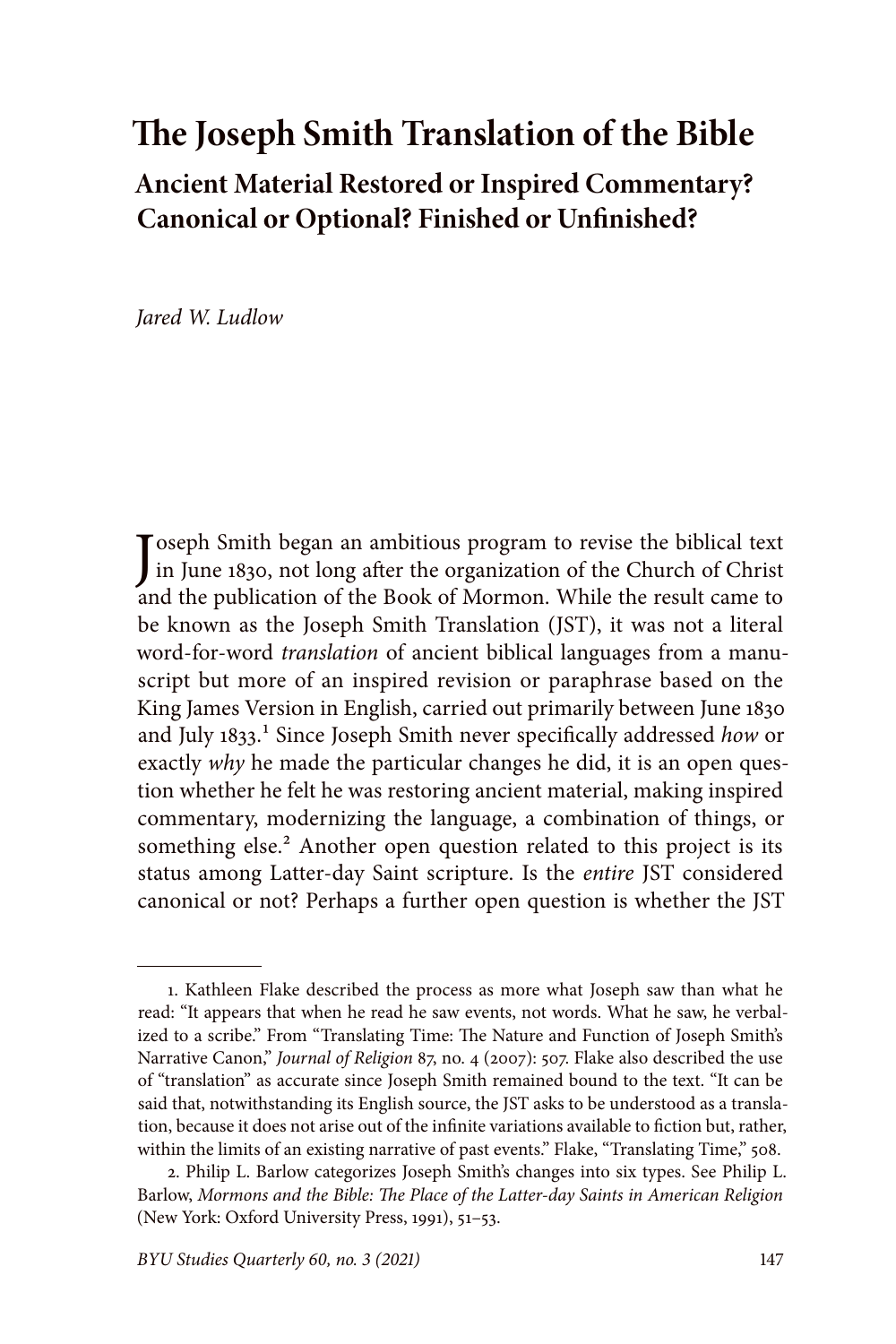project was ever finished. This paper will address these issues by giving an overview of statements and approaches toward the JST.

The JST differs from the King James Version in about 3,410 verses (one-third in the Old Testament and two-thirds in the New Testament). These differences include slight changes to a word, new phrases, deletions, textual rearrangements, and entirely new chapters. A basic tenet of Latter-day Saint faith, starting with Joseph Smith, is a qualified belief in the Bible as most clearly stated in the eighth article of faith: "We believe the Bible to be the word of God *as far as it is translated correctly*" (emphasis added). This statement shows both the importance of the Bible as containing the word of God but also a disclaimer that its transmission from source to reader needs to remain faithful to the original. Perhaps this principle—and Joseph Smith's belief that during the ancient transmission process the original teachings of the Bible were corrupted and important truths lost—is the impetus behind Joseph Smith's project and desire to present a version of the Bible that could be fully accepted as the word of God. One internal explanation found in the JST, now part of the book of Moses in the Pearl of Great Price, alludes to the necessity of returning lost things to the text. The Lord prophesies to Moses about what will happen to the text he is producing: "And in a day when the children of men shall esteem my words as naught and take many of them from the book which thou shalt write, behold, I will raise up another like unto thee; and they shall be had again among the children of men—among as many as shall believe" (Moses 1:41).

# **Restoring Original Text**

A common early explanation for the JST is the restoration of lost, original text. Building upon the teachings found in the Book of Mormon of plain and precious things being removed from the Bible by the "great and abominable church" (see 1 Ne. 13:26–29, 32, 34), many looked at the JST as remedying this corruption. Robert Millet, emeritus dean of religious education at BYU, is one proponent for the possibility of the JST restoring ancient text (while also acknowledging that some changes were commentary or harmonization).

I believe that as a divinely called translator and restorer, Joseph Smith also (1) restored that which was once recorded but later removed intentionally; or perhaps even (2) reconstituted that which occurred or was said anciently but never recorded by the ancient arbiters. To doubt either the Prophet's intentions or abilities with regards to the Bible is to open the door unnecessarily to other questions relative to the books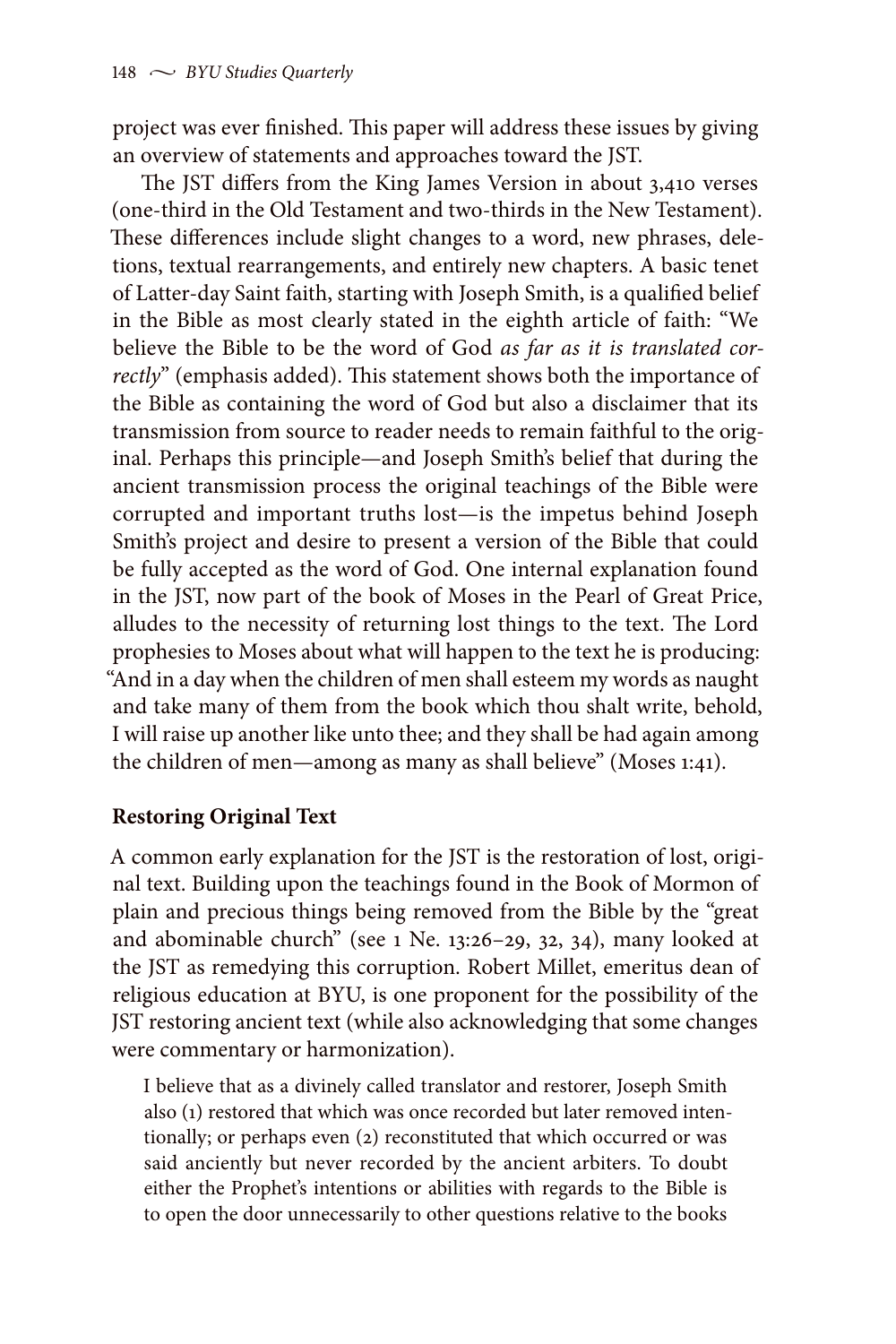in the canon of scripture, Joseph the translator of the Book of Mormon and the recipient of the revelations in the Doctrine and Covenants was the same man called and empowered as a translator of the Bible.<sup>3</sup>

However, skeptics of this perspective question why so much would be taken away from ancient manuscripts when the usual scribal change is the addition of new material. Furthermore, since the time of Joseph Smith ancient manuscripts have been discovered, such as the Dead Sea Scrolls, which show they are not that drastically different from later transmitted manuscripts that became the basis for the traditional received text (of course there is a significant chronological gap backward from the Dead Sea Scrolls to an autograph copy, so we do not what changes may have occurred then).

Robert Matthews, one of the first Latter-day Saint scholars to do significant work with the JST, does not view every JST reading as a restoration of lost material but concurs with the restoration of at least some ancient texts through the JST and other restoration scripture: "The plain and precious missing parts have not yet been made known through manuscripts and scholars, but are available only through the Book of Mormon, the Joseph Smith Translation, and modern revelation through the instrumentality of a prophet."4

Kevin Barney studied the variants among ancient manuscripts and compared them with the JST to see if there was any correlation among them that could explain the restoration of ancient text.<sup>5</sup> In the search for possible candidates as sources of restoring ancient textual material, he examined fifteen JST passages for which an ancient text offers a parallel not reflected in the KJV. Barney concludes that the JST seems to harmonize contradictions and rectify perceived doctrinal difficulties rather than restore the original text, so in the sample he examined there are no parallel ancient variants that we have for a majority of the JST readings. For example, in the Lord's Prayer, the JST follows the more doctrinally palatable "let us not be led unto temptation," rather than "lead us not

<sup>3.</sup> Robert L. Millet, "Joseph Smith's Translation of the Bible: A Historical Overview," in *The Joseph Smith Translation: The Restoration of Plain and Precious Things*, ed. Monte S. Nyman and Robert L. Millet (Provo, Utah: Religious Studies Center, 1985), 44.

<sup>4.</sup> Robert J. Matthews, "The Book of Mormon as a Co-Witness with the Bible and as a Guide to Biblical Criticism," in *The Sixth Annual Church Educational System Religious Educators' Symposium on the Book of Mormon* (Salt Lake City: The Church of Jesus Christ of Latter-day Saints, 1982), 57.

<sup>5.</sup> Kevin L. Barney, "The Joseph Smith Translation and Ancient Texts of the Bible," *Dialogue: A Journal of Mormon Thought* 19, no. 3 (1986): 85–102.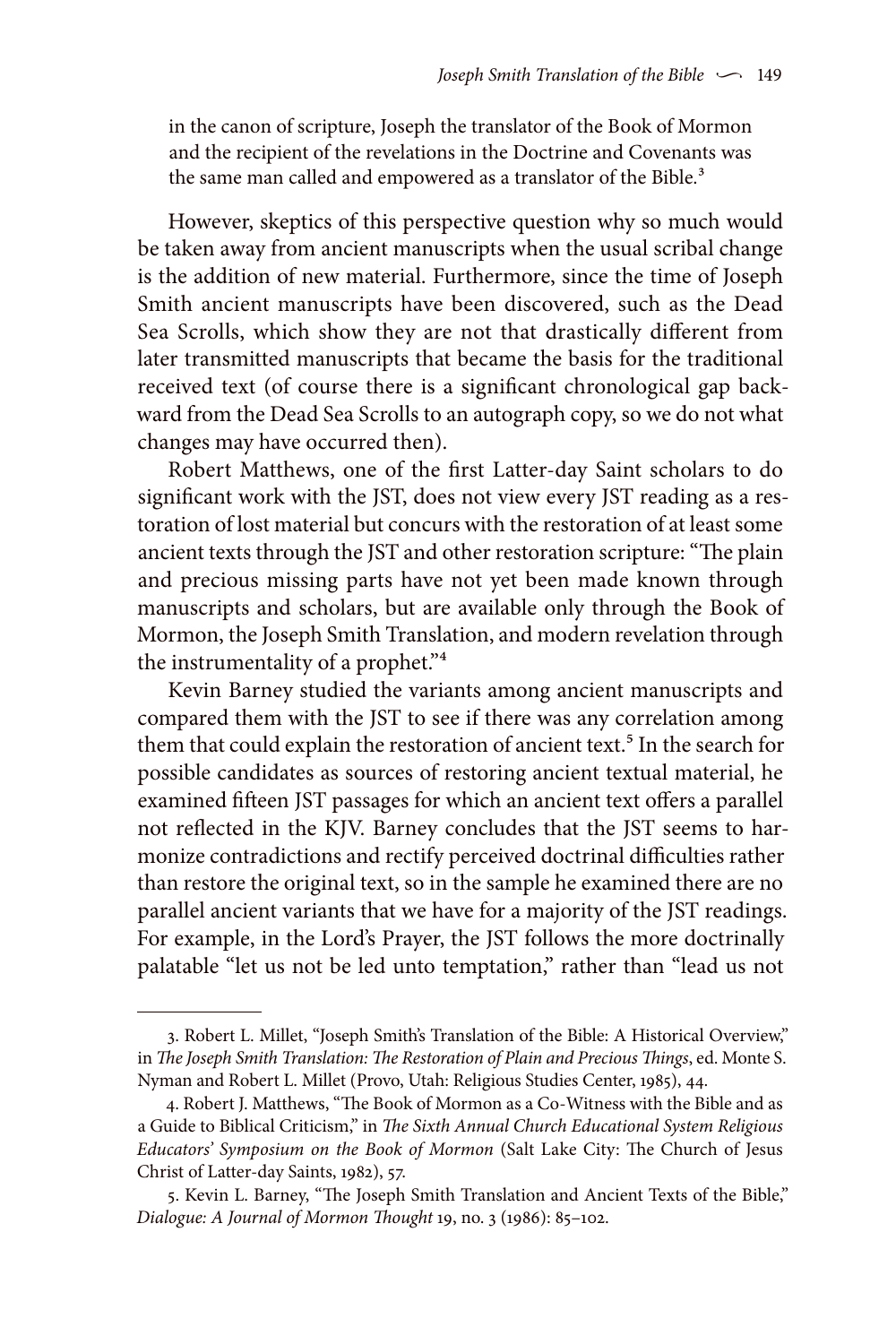into temptation" (Luke 11:4), which can be read literally as God leading us into temptation. Barney thus proposes "that this does not mean that the JST cannot be regarded as an inspired 'translation' in the sense of a paraphrase or interpretation of Joseph Smith's exemplar, the King James Version of the Bible. In fact, this may be the most promising approach to understanding the JST from a believer's perspective."6

# **Inspired Commentary**

Rather than specifically restoring original text, many view the JST as an inspired commentary by Joseph Smith. This notion looks at examples where there could be explanations, clarifications, and theological discussion about biblical passages without resorting to the claim that these expansions were on original manuscripts.7 As Richard Lloyd Anderson stated, "One may label this as 'translation' only in the broadest sense, for his consistent amplifications imply that the Prophet felt that expansion of a document was the best way to get at meaning. If unconventional as history, the procedure may be a doctrinal gain if distinguished from normal translation procedure, for paraphrase and restatement are probably the best way to communicate without ambiguity."8 Jeffrey Bradshaw and David Larsen propose, "We think it fruitless to rely on JST Genesis as a means for uncovering a Moses *Urtext.* Even if certain revelatory passages in the book of Moses were found to be direct translations of ancient documents—as was, apparently,  $D&C$  7—it is impossible to establish whether or not they once existed as an actual part of some sort of 'original' manuscript of Genesis. Mormons understand that the primary intent of modern revelation is for divine guidance to latter-day readers, not to provide precise matches to texts from other times."9

<sup>6.</sup> Barney, "Joseph Smith Translation," 100.

<sup>7.</sup> Even though the JST may have been an opportunity for Joseph Smith to give prophetic commentary and explanation, it was not only in the JST that this happened. During the process of preparing the JST, many separate, additional revelations were received and later included within the Doctrine and Covenants. Thus, the JST was a seedbed for further revelation, but not all these revelations were included as part of the biblical revision per se.

<sup>8.</sup> Richard Lloyd Anderson, "Joseph Smith's Insights into the Olivet Prophecy: Joseph Smith I and Matthew 24," *Pearl of Great Price Symposium: A Centennial Presentation* (Provo, Utah: Brigham Young University, 1975), 50.

<sup>9.</sup> Jeffrey M. Bradshaw and David J. Larsen, *In God's Image and Likeness 2: Enoch, Noah, and the Tower of Babel* (Salt Lake City: The Interpreter Foundation, 2014), 16.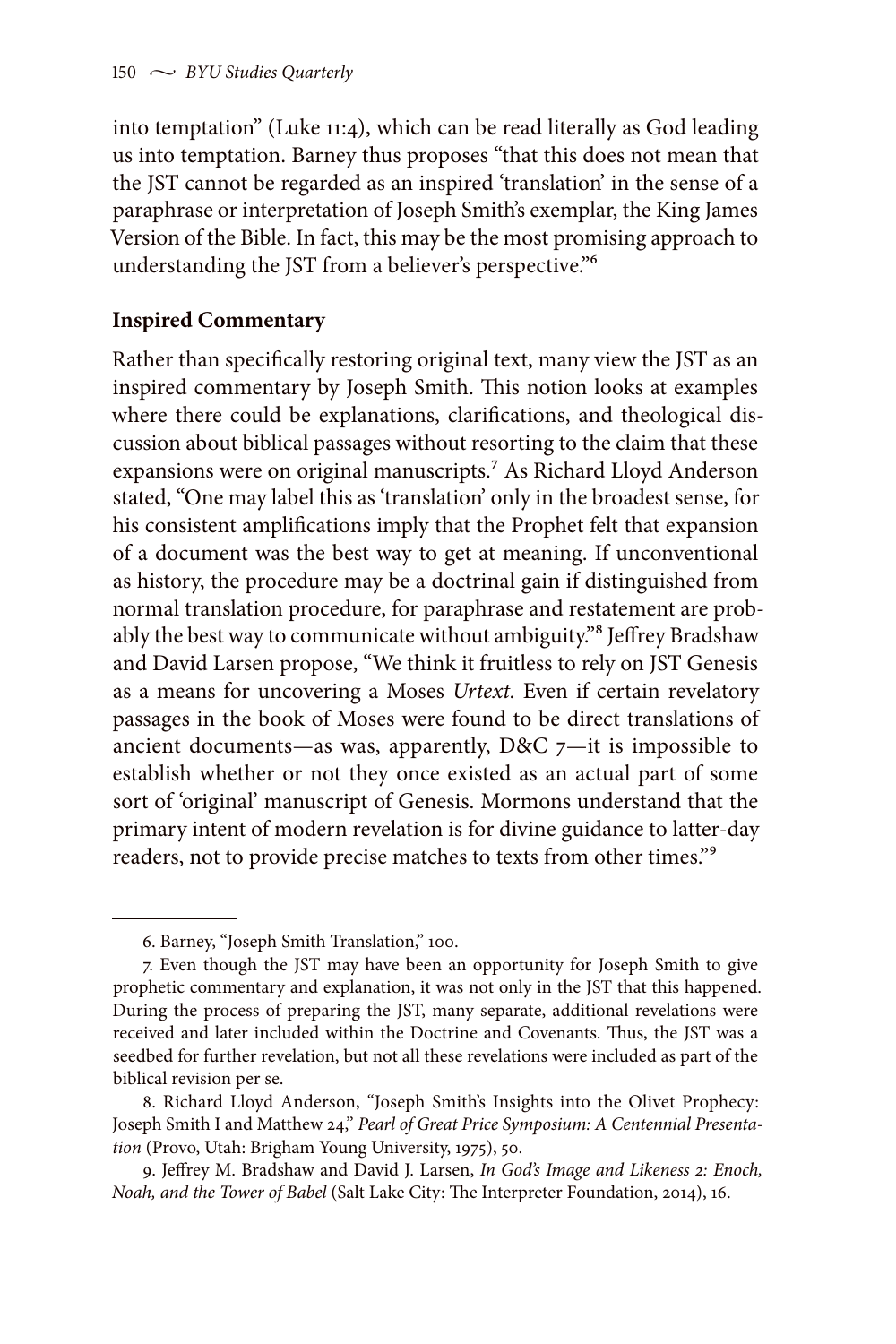A recent claim is somewhat related: that some of the JST may be an inspired commentary on a commentary. Thomas Wayment and Haley Wilson-Lemmon examined contemporary biblical commentaries of Joseph Smith's day. They claim to have found two hundred to three hundred examples of borrowing from Adam Clarke's *Holy Bible, Containing the Old and New Testaments,* a primary Methodist theological resource for two centuries. They see this as reflecting an "academic interest" by Joseph Smith to update the biblical text, using the "best books"<sup>10</sup> available and relying on the commentary "for matters of history, textual questions, clarification of wording, and theological nuance. . . . Our preliminary impression is that Smith was especially inclined to follow Clarke's commentary in instances where Clarke drew upon manuscript evidence or language expertise. . . . This new evidence effectively forces a reconsideration of Smith's translation projects, particularly his Bible revision, and how he used a scholarly source while simultaneously melding his own prophetic inspiration into the resulting text."11 Wayment elsewhere concludes that "there are no parallels to Clarke between Genesis 1 and Genesis 24. But when we start to get to Matthew, it's very clear that Adam Clarke has influenced the way he changes the Bible."<sup>12</sup> These findings can also affect the issue of JST's canonical or nearly canonical status. "With some of the changes that Smith introduced into the text of the Bible resulting from academic sources, albeit modified and altered, the question arises as to whether the changes that arose via Clarke would have the same claim to canonicity that the longer revelatory insertions might have."<sup>13</sup>

<sup>10.</sup> See Doctrine and Covenants 88:118 and 109:7.

<sup>11.</sup> Thomas A. Wayment and Haley Wilson-Lemmon, "A Recovered Resource: The Use of Adam Clarke's Bible Commentary in Joseph Smith's Bible Translation," in *Producing Ancient Scripture: Joseph Smith's Translation Projects in the Development of Mormon Christianity,* ed. Michael Hubbard MacKay, Mark Ashurst-McGee, and Brian M. Hauglid (Salt Lake City: University of Utah Press, 2020), 263, 267, 283. For an opposing view to the claim that Joseph Smith relied on Adam Clarke's commentary for the JST, see Kent P. Jackson, "Some Notes on Joseph Smith and Adam Clarke," *Interpreter: A Journal of Latter-day Saint Faith and Scholarship* 40 (2020): 15–60.

<sup>12.</sup> Laura Harris Hales and Thomas Wayment, "Joseph Smith's Use of Bible Commentaries in His Translations—Thomas A. Wayment," September 26, 2017, in *Latter-day Saint Perspectives,* produced by Laura Harris Hales, podcast, MP3 audio, 27:12, [https://](https://ldsperspectives.com/2017/09/26/jst-adam-clarke-commentary/) [ldsperspectives.com/2017/09/26/jst-adam-clarke-commentary/](https://ldsperspectives.com/2017/09/26/jst-adam-clarke-commentary/).

<sup>13.</sup> Haley Wilson and Thomas Wayment, "A Recently Recovered Source: Rethinking Joseph Smith's Bible Translation," Journal of Undergraduate Research, Brigham Young University, March 16, 2017, <http://jur.byu.edu/?p=21296>.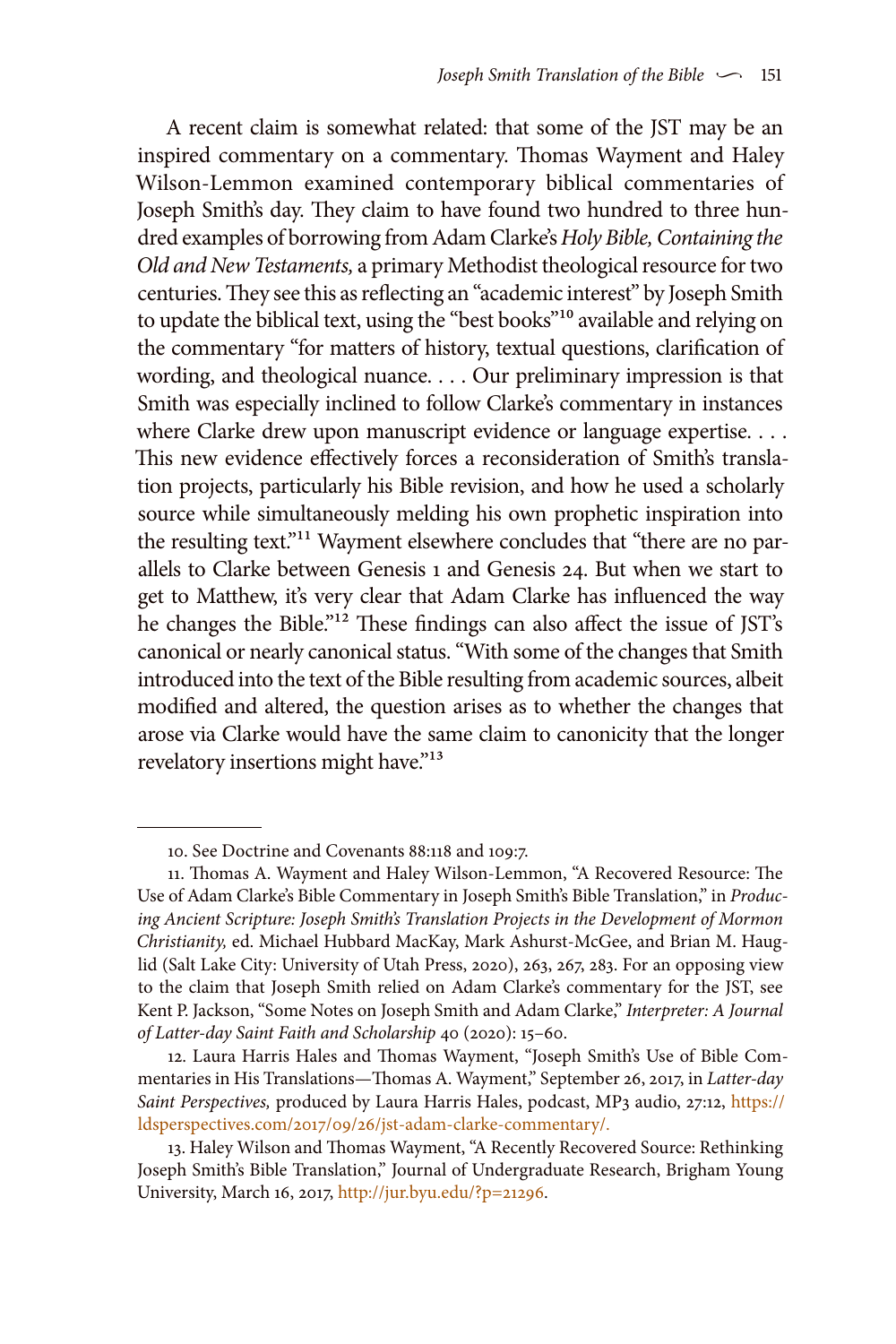## **Was It Ever Finished?**

Although the bulk of the work for the JST occurred in the early 1830s, that was not the end of Joseph Smith working with the text. Since it was not published at the time he first worked through the entire Bible, Joseph Smith continued to make revisions to the manuscripts up until his death in  $1844$ <sup>14</sup> We also have evidence that when Joseph Smith left the Old Testament to work on the New Testament and then returned to the Old Testament, he picked up a little before where he had left off so there was some overlap in the material being revised for the JST. In the overlapping material, the translation was not identical. However, "perhaps the most significant discovery in the duplicate translations is the fact that in the majority of cases in which substantive content was added to the text, similar information was added in *hoth* of the new translations. We see that in both translations the Prophet added the same thought, yet he rarely expressed that thought in the same words, and sometimes it was not even inserted at the same location in the text."<sup>15</sup>

As another example of not having the exact wording given to Joseph Smith, Robert Matthews described Joseph Smith's process of working through the text and then making revisions as follows:

In the face of the evidence it can hardly be maintained that the exact words were given to the Prophet in the process of a revelatory experience. Exact words may have been given to the mind of the Prophet on occasion, but the manuscript evidence suggests that generally he was obliged to formulate the words himself to convey the message he desired. Consequently, he might later have observed that sometimes the words were not entirely satisfactory in the initial writings. They may have conveyed too much or too little. Or they may have been too specific or too vague, or even ambiguous. Or the words may have implied meanings not intended. Thus through (1) an error of recording, (2) an increase of knowledge, or (3) an inadequate selection of words, any passage of the New Translation might be subject to later revision.<sup>16</sup>

<sup>14.</sup> For a succinct summary of sources that deal with the issue of whether the JST was ever finished, see Flake, "Translating Time," 502 n. 19.

<sup>15.</sup> Kent P. Jackson and Peter M. Jasinski, "The Process of Inspired Translation: Two Passages Translated Twice in the Joseph Smith Translation of the Bible," *BYU Studies* 42, no. 2 (2003): 59.

<sup>16.</sup> Robert J. Matthews, *"A Plainer Translation": Joseph Smith's Translation of the Bible, a History and Commentary* (Provo, Utah: Brigham Young University Press, 1975), 86.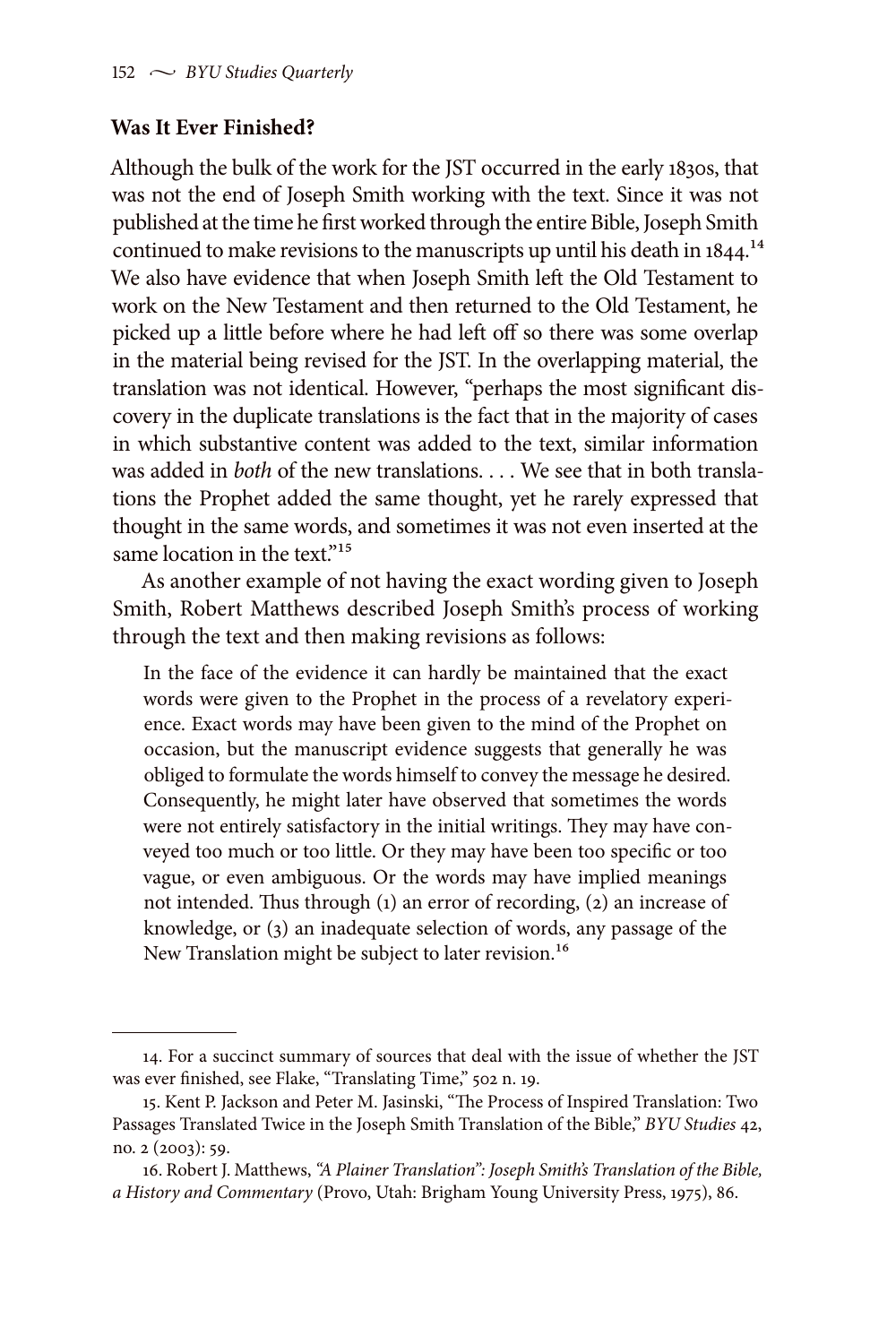Kent Jackson strongly feels that Joseph Smith did indeed finish his JST project. "A misconception that survived among Latter-day Saints for over a century and a half is that Joseph Smith never finished his Bible translation. A more recent misconception is that he continued to make modifications to it until the end of his life. Neither of these ideas is true. The evidence is clear that in July 1833 Joseph Smith finished his revision of the entire Bible, and he considered it ready to go to press either then or shortly thereafter."17 Joseph Smith wrote to Saints in Missouri that they had finished translating the scriptures and from then on never "talked or wrote of *translating* the Bible but of *publishing* it."18

#### **Canonical Status**

When the major body of the Saints followed Brigham Young west, the manuscripts stayed near Nauvoo with Emma Smith and later passed down through her family until they became the property and stewardship of the Reorganized Church of Jesus Christ of Latter Day Saints (RLDS, now Community of Christ). There grew among the Saints in the West not only a geographic distance from the JST but a theological or canonical one as well. There arose uncertainty whether the RLDS publications of the JST were accurate printings of Joseph Smith's original manuscripts. During this period of uncertainty toward the JST, it is noteworthy that many major Latter-day Saint works, such as James E. Talmage's *Jesus the Christ,* ignored the JST outside of the Pearl of Great Price and any possible changes or insights this translation may have provided.

It was not until the efforts of Robert Matthews in the 1960s, about one hundred years after the first publication of the JST by the RLDS community, that access was granted to him, a scholar from The Church of Jesus Christ of Latter-day Saints, to compare the RLDS publications with the original manuscripts. It soon became evident that, by and large, the publications had been accurate to the original manuscripts. Yet it has still taken some time to overcome the stigma of the JST among the Latter-day Saint community, who for over a century had looked upon the JST with suspicion at best. That sentiment continued to change with the Church's publication of the scriptures in 1979, which includes

<sup>17.</sup> Kent P. Jackson, "Joseph Smith Translating Genesis," *BYU Studies Quarterly* 56, no. 4 (2017): 24.

<sup>18.</sup> Jackson, "Joseph Smith Translating Genesis," 24. Jackson goes on to argue that later modifications to the text were primarily done by others. See 24 n. 34.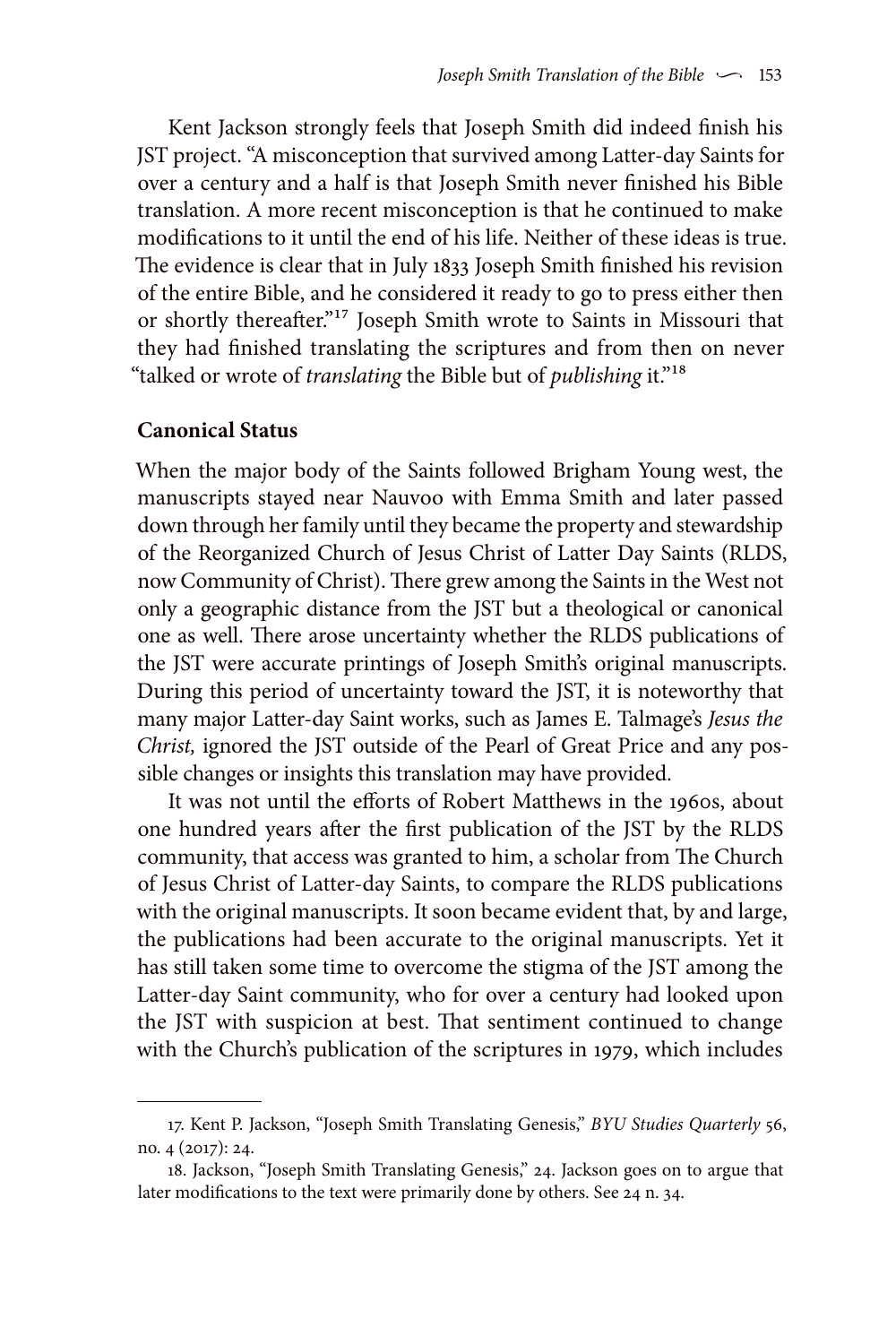an appendix of changes the JST makes to the biblical text as well as many footnotes throughout the biblical text of smaller changes. Yet even with all these additions to the Latter-day Saint–published Bible, not all the JST is included, and one has to go to separate publications to find complete lists of JST changes. This omission of all JST changes of course raises the question of why not all changes were included within the new scriptures and *who* determined what should be included or excluded.19 Are those changes published in the Latter-day Saint Bible considered canonical? If so, what about those excerpts not published in the Latter-day Saint Bible? The JST additions within the new scriptures were never voted on or sustained by the Church membership as part of the standard works, although the JST presence in this significant scripture publication not only aids in accessing the JST additions but points toward an acceptance as scripture by the leadership of the Church, just without addressing how far their authoritative nature goes.

One of the more recent semiofficial statements regarding the authoritative status of the JST is briefly laid out in the Guide to the Scriptures: "Although it is not the official Bible of the Church, this translation does offer many interesting insights and is very valuable in understanding the Bible. It is also a witness for the divine calling and ministry of the Prophet Joseph Smith." The entry also addresses the lack of completion of the JST project: "Although Joseph completed most of the translation by July 1833, he continued until his death in 1844 to make modifications while preparing a manuscript for publication. Though he published some parts of the

<sup>19.</sup> A committee of Church leaders and scholars oversaw a seven-year project to produce an edition of the King James Version with Latter-day Saint study aids and notes, including excerpts from the JST. "The work was commissioned by the First Presidency, who appointed a Bible Aids committee to oversee the project. This committee (later called the Scriptures Publications Committee) consisted initially of Thomas S. Monson, Boyd K. Packer, and Marvin J. Ashton of the Quorum of the Twelve Apostles. Ashton was later given another assignment and Bruce R. McConkie was appointed. The committee called scholars, editors, and publication specialists from Brigham Young University, the Church Educational System, and Deseret Book Company to prepare Latter-day Saint–oriented aids to help readers better understand the King James text." William James Mortimer, "LDS Publication of the Bible," in *Encyclopedia of Mormonism*, ed. Daniel H. Ludlow, 4 vols. (New York: Macmillan, 1992), 1:110. While this general description explains the Bible project as a whole, there is not specific information given for why or who selected the six hundred passages of the JST. Presumably, they were selected because the JST affected the reading or doctrinal understanding of some verses more than others, where a word or two was simply modified without as much doctrinal significance.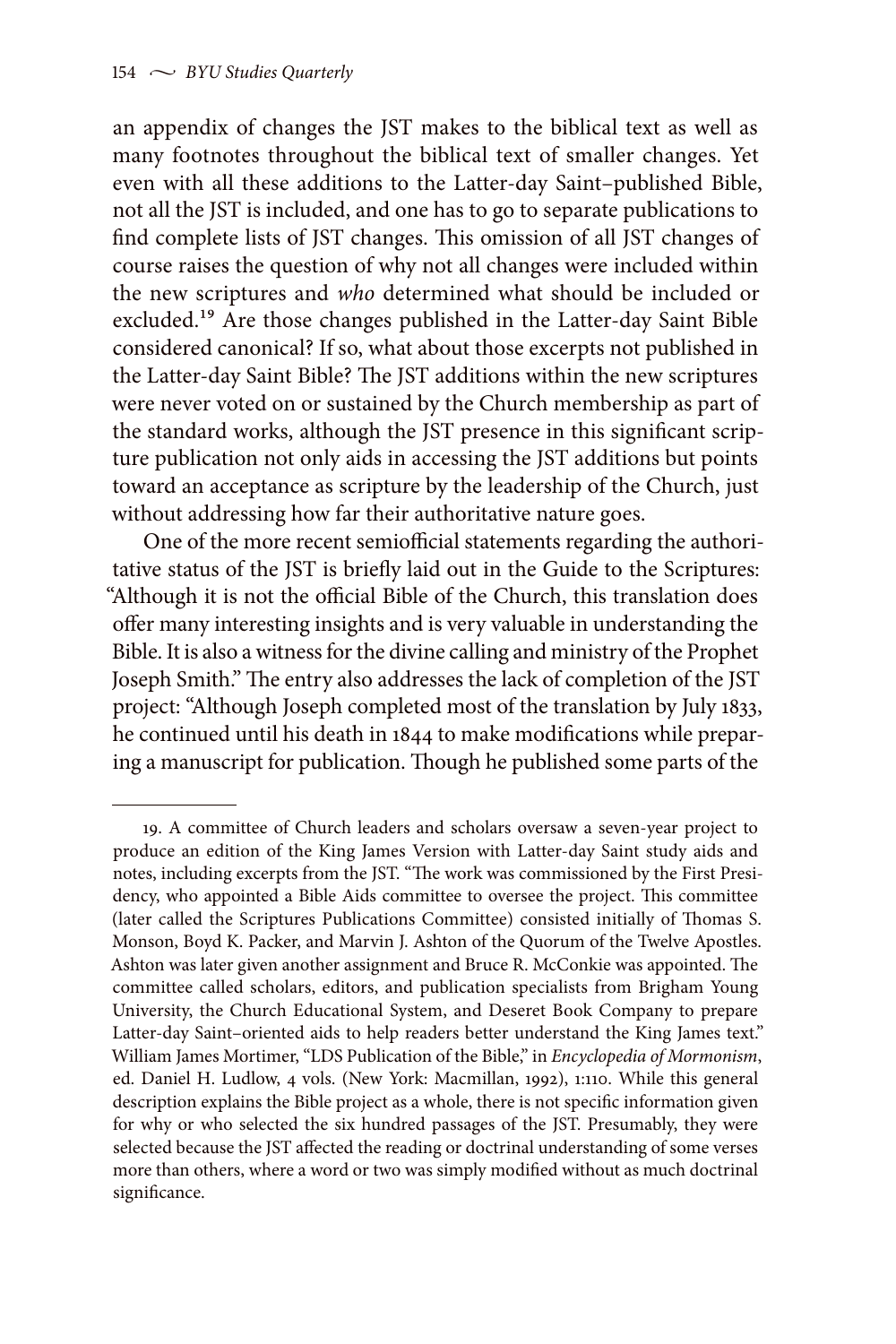translation during his lifetime, it is possible that he would have made additional changes had he lived to publish the entire work."20

It is generally recognized that the portions of the JST in the Pearl of Great Price are considered officially canonized as part of the standard works of The Church of Jesus Christ of Latter-day Saints. But there is still an open question as to why these particular passages found in the Pearl of Great Price were selected and not others. Were they simply the earliest ones available to the missionaries in England who first published them, or is their more expansive nature indicative of revelation more so than later selections of the JST where often only a word here or there was changed?<sup>21</sup>

21 Kent Jackson explained the process in the following manner: "In 1851, Elder Franklin D. Richards of the Quorum of the Twelve Apostles was serving as president of the British mission in Liverpool. Sensing a need to make available for the British Saints some of Joseph Smith's revelations that had been published already in America, he compiled a mission pamphlet entitled *The Pearl of Great Price*. His intent was that his 'little collection of precious truths' would 'increase [the Saints'] ability to maintain and to defend the holy faith' [from the preface]. In it he included, among other important texts, excerpts from the Prophet's New Translation of the Bible that had been published already in Church periodicals and elsewhere: the first five and one-half chapters of Genesis and Matthew 24. Elder Richards did not have access to the original manuscripts of the New Translation, and the RLDS *Inspired Version* had not yet been published. For the Genesis chapters, he took the text primarily from excerpts that had been published in Church newspapers in the 1830s and 1840s. But those excerpts had come from OT1 and did not include Joseph Smith's final revisions that were recorded on OT2. . . .

"In the late 1870s, the decision was made to prepare the Pearl of Great Price for Churchwide distribution at Church headquarters in Salt Lake City. Elder Orson Pratt of the Quorum of the Twelve Apostles was assigned to prepare the edition, which was published in 1878. Knowing that Joseph Smith had made later corrections to the New Translation, Elder Pratt drew the Genesis chapters not from the original Liverpool *Pearl of Great Price* but from the printed RLDS *Inspired Version,* which he copied exactly for the Book of Moses. Again, the material was in two sections, this time called 'Visions of Moses' (Moses 1) and 'Writings of Moses' (Moses 2–8).

"The Genesis text in the 1867 *Inspired Version,* though more accurate than the Liverpool version of 1851, was not always consistent with Joseph Smith's intentions. The RLDS publication committee apparently did not understand the relationship between OT1 and OT2 and excluded a significant number of the Prophet's corrections from the *Inspired Version.* As a result, our Book of Moses today still lacks important corrections that were made by Joseph Smith.

<sup>20. &</sup>quot;Joseph Smith Translation (JST)," Guide to the Scriptures, The Church of Jesus Christ of Latter-day Saints, accessed January 16, 2018, [https://www.lds.org/scriptures/gs/](https://www.lds.org/scriptures/gs/joseph-smith-translation-jst?lang=eng&letter=J) [joseph-smith-translation-jst?lang=eng&letter=J.](https://www.lds.org/scriptures/gs/joseph-smith-translation-jst?lang=eng&letter=J)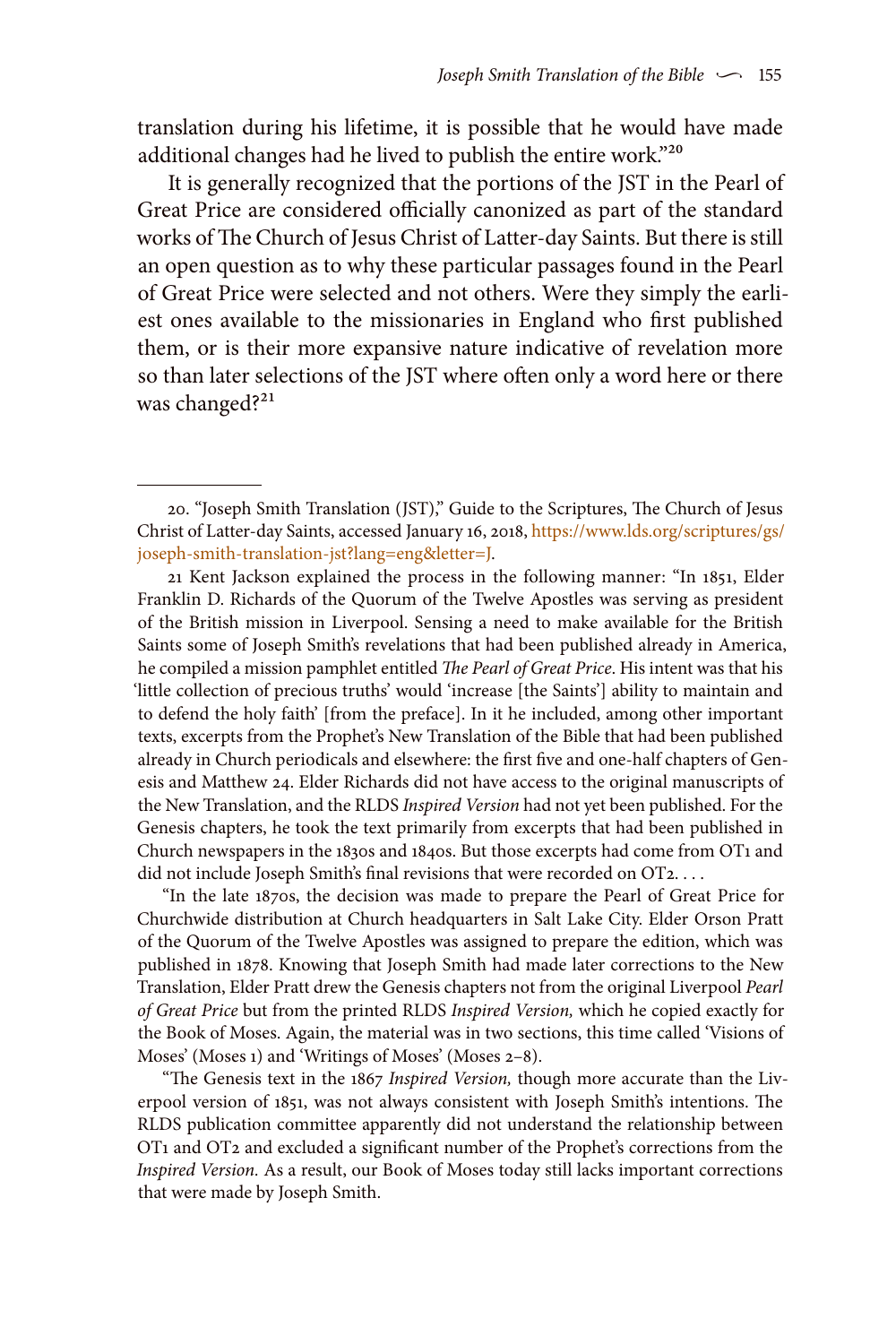Some Latter-day Saint scholars feel that since the JST was a project undertaken by a prophet at the direction of the Lord, then all of it should be treated as canonical. In one of the most significant projects covering the manuscripts of the JST, *Joseph Smith's New Translation of the Bible: Original Manuscripts,* an appeal is repeatedly made to accept the JST in its entirety because of its revealed nature and continual inspiration under the direction of the Lord. Perhaps one of its strongest statements invites members of the Church to accept it as they do other scriptures. "Because the Lord revealed the Joseph Smith Translation for the salvation of His elect, Latter-day Saints can embrace it as they do the Book of Mormon, the Doctrine and Covenants, and the Pearl of Great Price."<sup>22</sup>

Yet others advocate for a partial acceptance of the canonical status of the JST. Royal Skousen, for example, points out that there are many issues with the JST that need to be considered before one could accept it in its entirety. In sum, Skousen states, "It is a mistake, I believe, to automatically assume that every change in the JST is inspired or that the final version is in its entirety a revealed text. I myself believe that the long noncanonized additions to the biblical text are the most valuable and could well be revelatory, while the minor changes that involve altering simply

<sup>&</sup>quot;In the October 1880 general conference, the new Pearl of Great Price was presented to the assembled membership for a sustaining vote and was canonized as scripture and accepted as binding on the Church. Since then, the Pearl of Great Price has been one of the standard works, and the few chapters of the Joseph Smith Translation in it (the book of Moses and Joseph Smith—Matthew) have been recognized not only as divine revelation—which they always were—but also as integral parts of our scripture and doctrine." Kent P. Jackson, "How We Got the Book of Moses," in *By Study and by Faith: Selections from the "Religious Educator,"* ed. Richard Neitzel Holzapfel and Kent P. Jackson (Provo, Utah: Religious Studies Center, Brigham Young University, 2009), 143–44.

<sup>22.</sup> Scott H. Faulring, Kent P. Jackson, and Robert J. Matthews, eds., *Joseph Smith's New Translation of the Bible: Original Manuscripts* (Provo, Utah: Religious Studies Center, Brigham Young University, 2004), 11. See another statement supporting the JST's completion and readiness to be used on page 7, and again with one disclaimer regarding later editorial work on page 8: "Although the inspired work of translating had been completed by Joseph Smith as far as was intended, the text was still in need of some editing when he died." For a more recent defense of the completion of the JST, specifically addressing whether Joseph Smith considered it finished or whether he continued to work on it until the end of his life, see Kent Jackson, "How We Got the Joseph Smith Translation, the Book of Moses, and Joseph Smith—Matthew," in *Tracing Ancient Threads in the Book of Moses: Inspired Origins, Temple Contexts, and Literary Qualities, Vol. 1,* ed. Jeffrey M. Bradshaw and others (Orem, Utah: The Interpreter Foundation, 2021): 84–85.